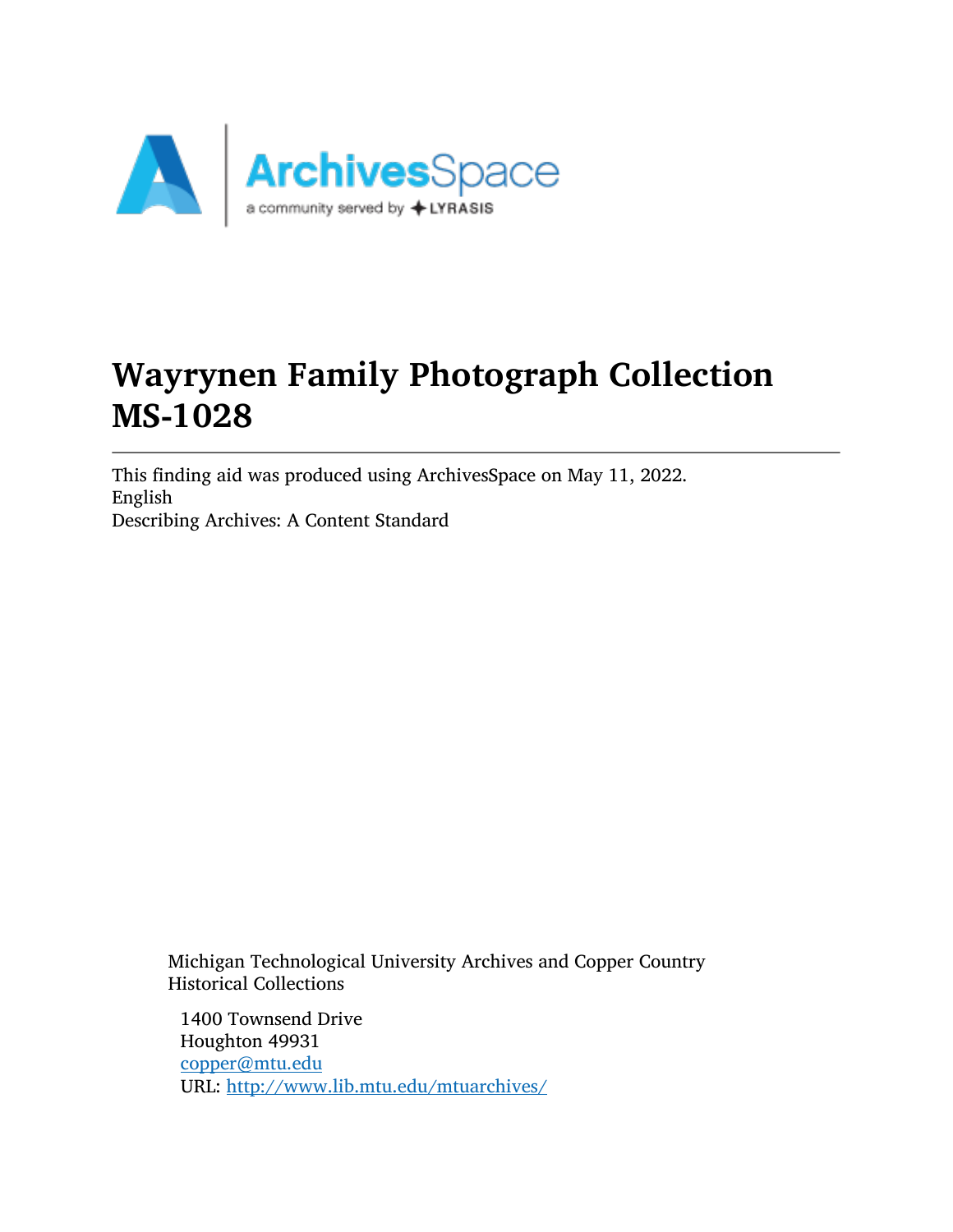## <span id="page-1-0"></span>**Table of Contents**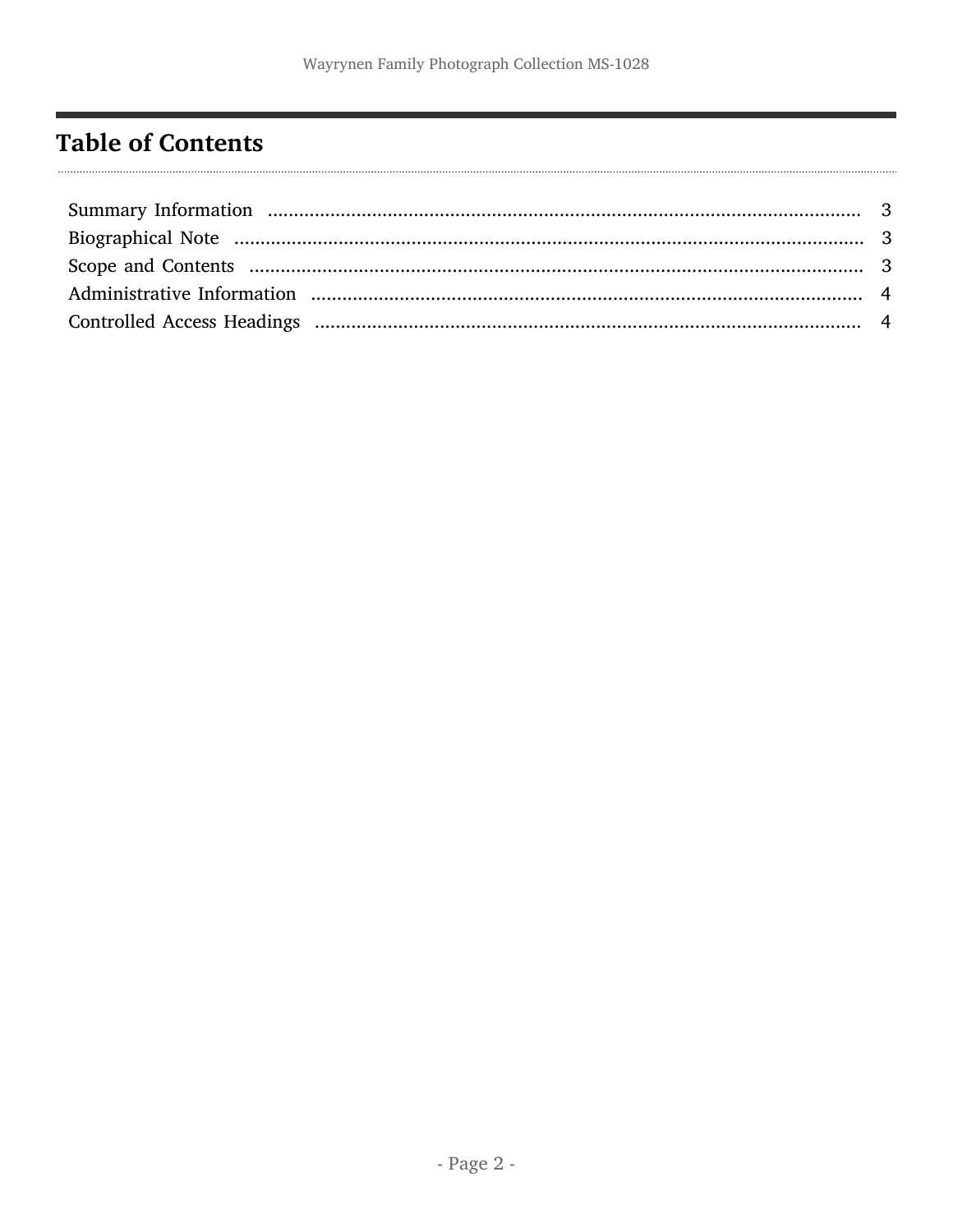#### <span id="page-2-0"></span>Summary Information

| <b>Repository:</b><br>Title:        | Michigan Technological University Archives and Copper<br><b>Country Historical Collections</b><br>Wayrynen family photograph collection |
|-------------------------------------|-----------------------------------------------------------------------------------------------------------------------------------------|
| ID:                                 | MS-1028                                                                                                                                 |
| Date:                               | 2022                                                                                                                                    |
| Physical<br>Description:            | 0.25 cubic feet 1 photo box                                                                                                             |
| Language of the<br><b>Material:</b> | English.                                                                                                                                |
| <b>Mixed Materials</b><br>[box]:    | 1                                                                                                                                       |
| Abstract:                           | Photographs (copyprints, black and white and color), 2022, of<br>the Wayrynen Family of South Range, Michigan.                          |

^ [Return to Table of Contents](#page-1-0)

## <span id="page-2-1"></span>Biographical Note

Matti "Matt" Wayrynen was born September 30, 1884 in Säräisniemi, Oulu, Finland and immigrated to the United States in 1903, residing in Hancock, Michigan. Wayrynen married Matilda Hiltunen in April 28, 1906 and the couple resided in South Range for the remainder of their lives. They had seven daughters, Bertha, Helga, Hulda, Mildred, Eva, Elmi, and Helmi; and four sons, Toivo, Edwin, Arthur, and Paul. Wayrynen was first employed by the Quincy and Baltic Mines. He later switched professions and spent the next twenty-five years employed by the M. Kivi Company, a general merchandise store in South Range, and later the South Range Hardware store where he worked until his retirement in 1949.

^ [Return to Table of Contents](#page-1-0)

## <span id="page-2-2"></span>Scope and Contents

Photographs (copyprints, black and white and color), 2022, of the Wayrynen Family of South Range, Michigan. The collection consists of 60 photoprints (4 x 6 in.) printed in 2022 with